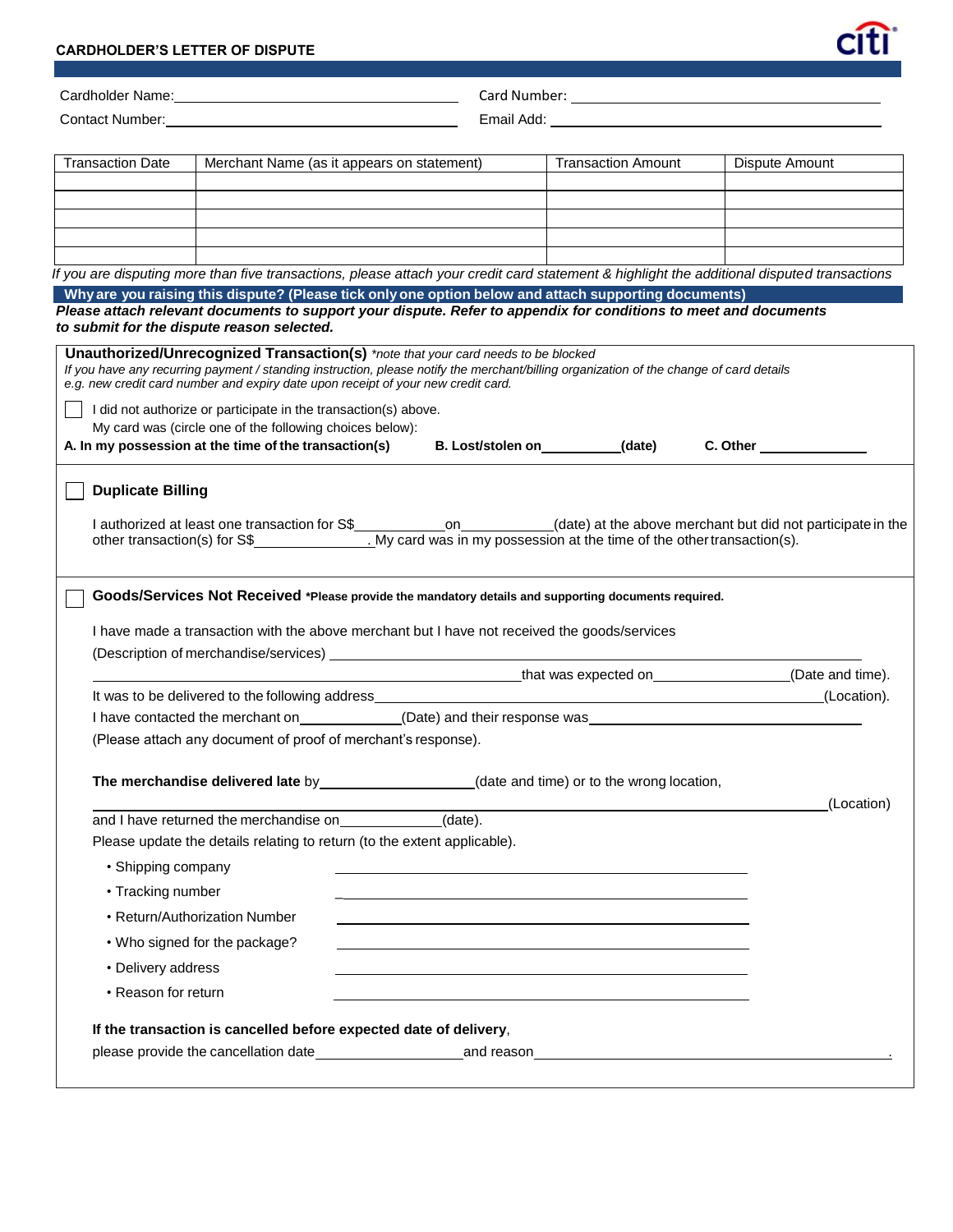| Goods Received but Not as Described/Defective *Please provide the mandatory details and supporting documents required.                                                                                                                                                                                                                                                                                                                                                                                                                                                                                                                                                                                                                                                                                                                                                                                                                                                                                                                                                                  |  |  |  |  |  |
|-----------------------------------------------------------------------------------------------------------------------------------------------------------------------------------------------------------------------------------------------------------------------------------------------------------------------------------------------------------------------------------------------------------------------------------------------------------------------------------------------------------------------------------------------------------------------------------------------------------------------------------------------------------------------------------------------------------------------------------------------------------------------------------------------------------------------------------------------------------------------------------------------------------------------------------------------------------------------------------------------------------------------------------------------------------------------------------------|--|--|--|--|--|
| I received goods that were not as described or defective on___________(Date) and returned to merchant on__________(Date).<br>The item(s) did not conform to what was agreed upon with the merchant. The following is an explanation of what<br>merchandise/services was received and what was expected (please attach any document if available that describes what was<br>expected to be received):                                                                                                                                                                                                                                                                                                                                                                                                                                                                                                                                                                                                                                                                                    |  |  |  |  |  |
| I contacted the merchant for a refund on (Date) and attempted to discuss the matter.<br>Their response was (please attach any document of proof of merchant's response):<br>Please update the details relating to return (to the extent applicable).                                                                                                                                                                                                                                                                                                                                                                                                                                                                                                                                                                                                                                                                                                                                                                                                                                    |  |  |  |  |  |
| • Shipping company                                                                                                                                                                                                                                                                                                                                                                                                                                                                                                                                                                                                                                                                                                                                                                                                                                                                                                                                                                                                                                                                      |  |  |  |  |  |
| • Tracking number                                                                                                                                                                                                                                                                                                                                                                                                                                                                                                                                                                                                                                                                                                                                                                                                                                                                                                                                                                                                                                                                       |  |  |  |  |  |
| • Return/Authorization Number<br><u> 1989 - Johann Stoff, deutscher Stoff, der Stoff, der Stoff, der Stoff, der Stoff, der Stoff, der Stoff, der S</u>                                                                                                                                                                                                                                                                                                                                                                                                                                                                                                                                                                                                                                                                                                                                                                                                                                                                                                                                  |  |  |  |  |  |
| • Who signed for the package?                                                                                                                                                                                                                                                                                                                                                                                                                                                                                                                                                                                                                                                                                                                                                                                                                                                                                                                                                                                                                                                           |  |  |  |  |  |
| • Delivery address<br>and the control of the control of the control of the control of the control of the control of the control of the                                                                                                                                                                                                                                                                                                                                                                                                                                                                                                                                                                                                                                                                                                                                                                                                                                                                                                                                                  |  |  |  |  |  |
| • Reason for return                                                                                                                                                                                                                                                                                                                                                                                                                                                                                                                                                                                                                                                                                                                                                                                                                                                                                                                                                                                                                                                                     |  |  |  |  |  |
|                                                                                                                                                                                                                                                                                                                                                                                                                                                                                                                                                                                                                                                                                                                                                                                                                                                                                                                                                                                                                                                                                         |  |  |  |  |  |
| and reason <b>the contract of the contract of the contract of the contract of the contract of the contract of the contract of the contract of the contract of the contract of the contract of the contract of the contract of th</b>                                                                                                                                                                                                                                                                                                                                                                                                                                                                                                                                                                                                                                                                                                                                                                                                                                                    |  |  |  |  |  |
| If you are not able to return the merchandise, please attempt to return the merchant and please explain, how<br>and when the cardholder attempted to return the merchandise and the outcome<br>If in case of misrepresentation, please describe how the merchant's verbal and/or written representations do not<br>*Please provide proof of your return/refusal of the merchandise/services.<br>It can be obtained by requesting a trace through the local office of the delivery company that ships the merchandise for<br>you (if returned) or to you (if refused).<br>Refund/Credit Not Processed *Please provide the mandatory details and supporting documents required.<br>A credit for the amount \$<br>(date).<br>I received a credit voucher dated on_________________________for the above listed charge<br>I have contacted the merchant and requested for a refund.<br>Despite receiving a credit voucher/ invoice / confirmation from the merchant, I have yet to receive the refund.<br>Please attach a copy of the credit voucher/invoice or voided transaction receipt. |  |  |  |  |  |
| <b>Counterfeit Merchandise</b>                                                                                                                                                                                                                                                                                                                                                                                                                                                                                                                                                                                                                                                                                                                                                                                                                                                                                                                                                                                                                                                          |  |  |  |  |  |
| I have ordered / purchased<br><u> 1989 - Johann Barn, mars ann an t-Amhain Aonaichte ann an t-Aonaichte ann an t-Aonaichte ann an t-Aonaichte a</u><br>(detailed description of the merchandise).                                                                                                                                                                                                                                                                                                                                                                                                                                                                                                                                                                                                                                                                                                                                                                                                                                                                                       |  |  |  |  |  |
| The merchandise was received on __________(date) however on _________(date) the merchandise was identified as counterfeit by<br>(eg: customs, law enforcement, other government agencies, third party expert or                                                                                                                                                                                                                                                                                                                                                                                                                                                                                                                                                                                                                                                                                                                                                                                                                                                                         |  |  |  |  |  |
| owner of intellectual property / representative).                                                                                                                                                                                                                                                                                                                                                                                                                                                                                                                                                                                                                                                                                                                                                                                                                                                                                                                                                                                                                                       |  |  |  |  |  |
|                                                                                                                                                                                                                                                                                                                                                                                                                                                                                                                                                                                                                                                                                                                                                                                                                                                                                                                                                                                                                                                                                         |  |  |  |  |  |
| <b>Paid By Other Means</b>                                                                                                                                                                                                                                                                                                                                                                                                                                                                                                                                                                                                                                                                                                                                                                                                                                                                                                                                                                                                                                                              |  |  |  |  |  |
| I have already paid for the transaction(s) above by check, cash or other credit card: ____________________(number).                                                                                                                                                                                                                                                                                                                                                                                                                                                                                                                                                                                                                                                                                                                                                                                                                                                                                                                                                                     |  |  |  |  |  |
|                                                                                                                                                                                                                                                                                                                                                                                                                                                                                                                                                                                                                                                                                                                                                                                                                                                                                                                                                                                                                                                                                         |  |  |  |  |  |
| *Please provide a copy of the cash receipt, statement of another card or other documentation that payment was made by<br>other means. If paid by 3rd party, please include their documentation.                                                                                                                                                                                                                                                                                                                                                                                                                                                                                                                                                                                                                                                                                                                                                                                                                                                                                         |  |  |  |  |  |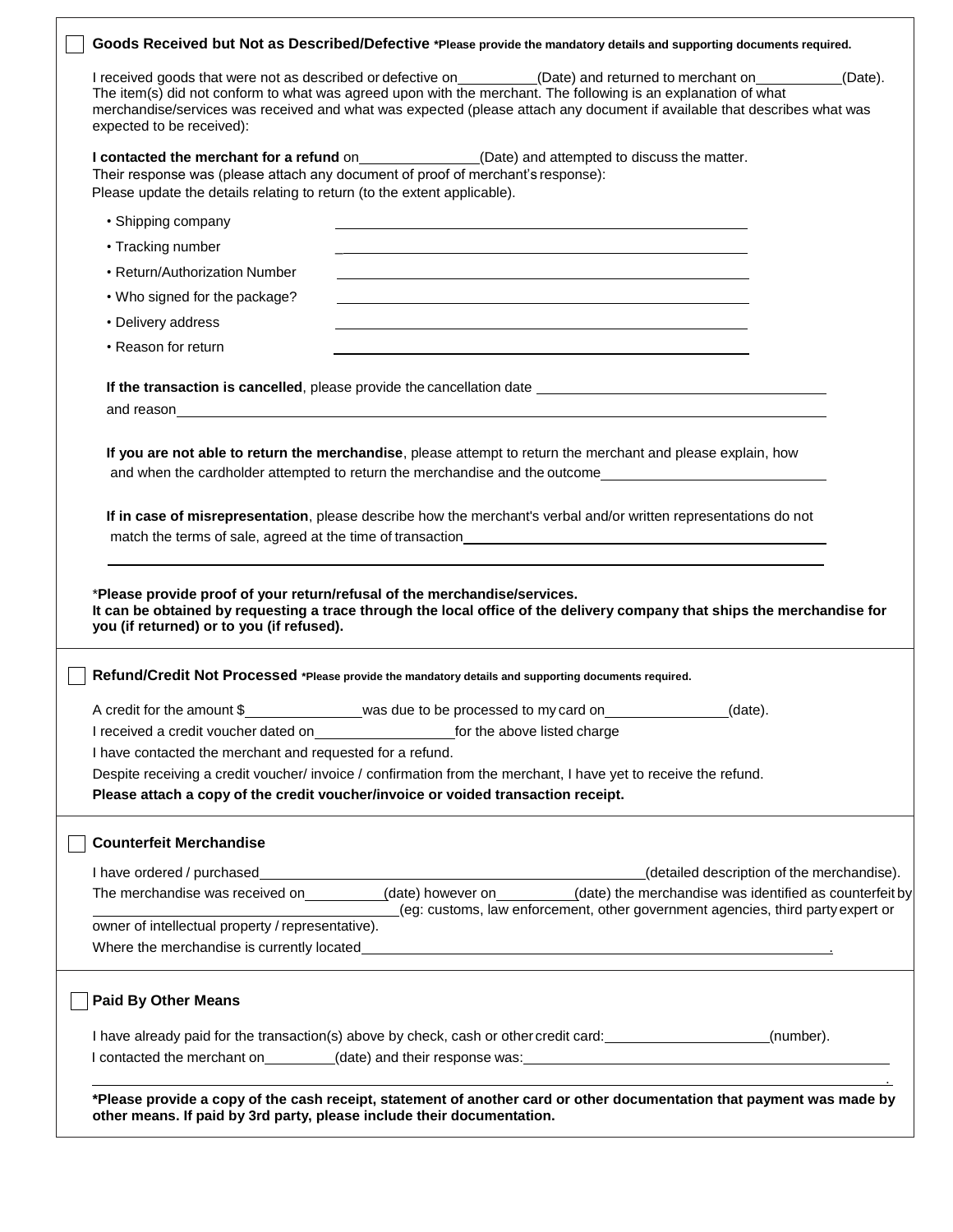| <b>Incorrect Amount/Currency</b>                                                                                                                                                                                                                                                                                                                                                                                                                                                                                                                    |  |  |  |
|-----------------------------------------------------------------------------------------------------------------------------------------------------------------------------------------------------------------------------------------------------------------------------------------------------------------------------------------------------------------------------------------------------------------------------------------------------------------------------------------------------------------------------------------------------|--|--|--|
|                                                                                                                                                                                                                                                                                                                                                                                                                                                                                                                                                     |  |  |  |
| Incorrect transaction currency (select any one of below)                                                                                                                                                                                                                                                                                                                                                                                                                                                                                            |  |  |  |
| п.<br>The transaction was to be completed in______________currency, whereas merchant processed the charge in__________currency<br>which resulted in higher charge to the card.                                                                                                                                                                                                                                                                                                                                                                      |  |  |  |
| Have you been advised that the Dynamic Currency Conversion would occur or was not offered a choice to pay in the merchant's<br>П.<br>local currency? Yes / No                                                                                                                                                                                                                                                                                                                                                                                       |  |  |  |
| 口<br>The dynamic currency conversion occurred but I neither agreed to the DCC nor made an active choice                                                                                                                                                                                                                                                                                                                                                                                                                                             |  |  |  |
| <b>Cancelled Recurring Transaction/Membership/Subscription</b>                                                                                                                                                                                                                                                                                                                                                                                                                                                                                      |  |  |  |
| I notified the merchant on___________(date) to cancel pre-authorized recurring /Installment charges                                                                                                                                                                                                                                                                                                                                                                                                                                                 |  |  |  |
| (eg; insurance premium, membership fee). The merchant has charged me again after this cancellation date.                                                                                                                                                                                                                                                                                                                                                                                                                                            |  |  |  |
|                                                                                                                                                                                                                                                                                                                                                                                                                                                                                                                                                     |  |  |  |
| Please attach any document of proof of merchant's response/ acceptance of cancellation.                                                                                                                                                                                                                                                                                                                                                                                                                                                             |  |  |  |
| <b>Cancelled Reservation</b><br>My account has been charged for the above listed transaction which was expected to delivered/rendered<br>by______________(date) at_________(time), however, the merchandise/services have been<br>returned/cancelled on ______________________(date).<br>Please update the details relating to return/cancellation to the extent applicable.<br>• Shipping company<br>• Tracking number<br>• Return/Authorization Number<br>• Who signed for the package?<br>• Delivery address<br>• Reason for return/cancellation |  |  |  |
| I have contacted the merchant on________________(date) and their response was: _______________________________                                                                                                                                                                                                                                                                                                                                                                                                                                      |  |  |  |
| Was the cancellation policy provided to you at time of reservation? Yes / No.<br>If yes, please provide the details of the cancellation policy and attach any document of proof of merchant's response/<br>acceptance of cancellation.                                                                                                                                                                                                                                                                                                              |  |  |  |
| Others (if none of the above is applicable) <b>DETER IN A SET ASSESS</b> of the state of the state of the state of the state of the state of the state of the state of the state of the state of the state of the state of the stat                                                                                                                                                                                                                                                                                                                 |  |  |  |
|                                                                                                                                                                                                                                                                                                                                                                                                                                                                                                                                                     |  |  |  |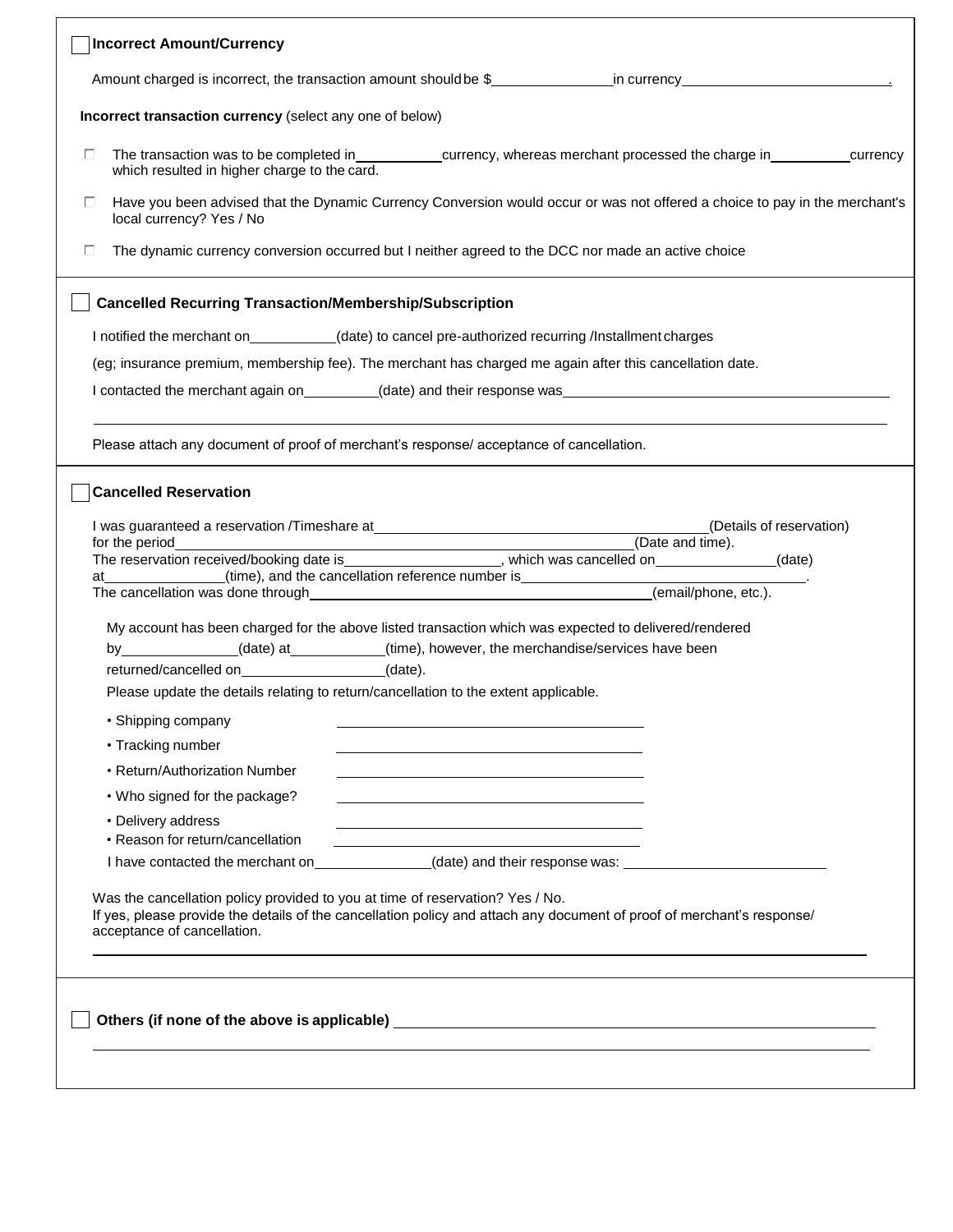Please submit the signed letter of dispute enclosed with supporting document(s) within the next **7 calendar days**.

Otherwise, the temporary credit for the disputed charges will cease and the amount in respect of the disputed charges will have to be debited from your account, as we cannot continue with investigation without your written consent.

## **Cardholder's Declaration**

I hereby agree that

- All information provided is true and accurate to the best of my knowledge
- Dispute resolution may take 2 to 6 months
- Citibank Singapore Limited does not guarantee the success of recovery of the disputed amount as the result is determined by, but not limited to, the outcome of investigations by the merchant's bank and/or rules & regulations by Card Association.
- Citibank Singapore Limited is entitled to cease the temporary credit for the disputed charges and the amount in respect of the disputed charges if we cannot continue with the investigation (for any reason whatsoever) or if it is determined that you have not succeeded in this dispute.

Cardholder's signature Date Date of the Cardholder's signature Date Date of the Cardholder's signature Date Date of the Date of the Cardholder's signature Date of the Cardholder's signature Date of the Cardholder's signatu